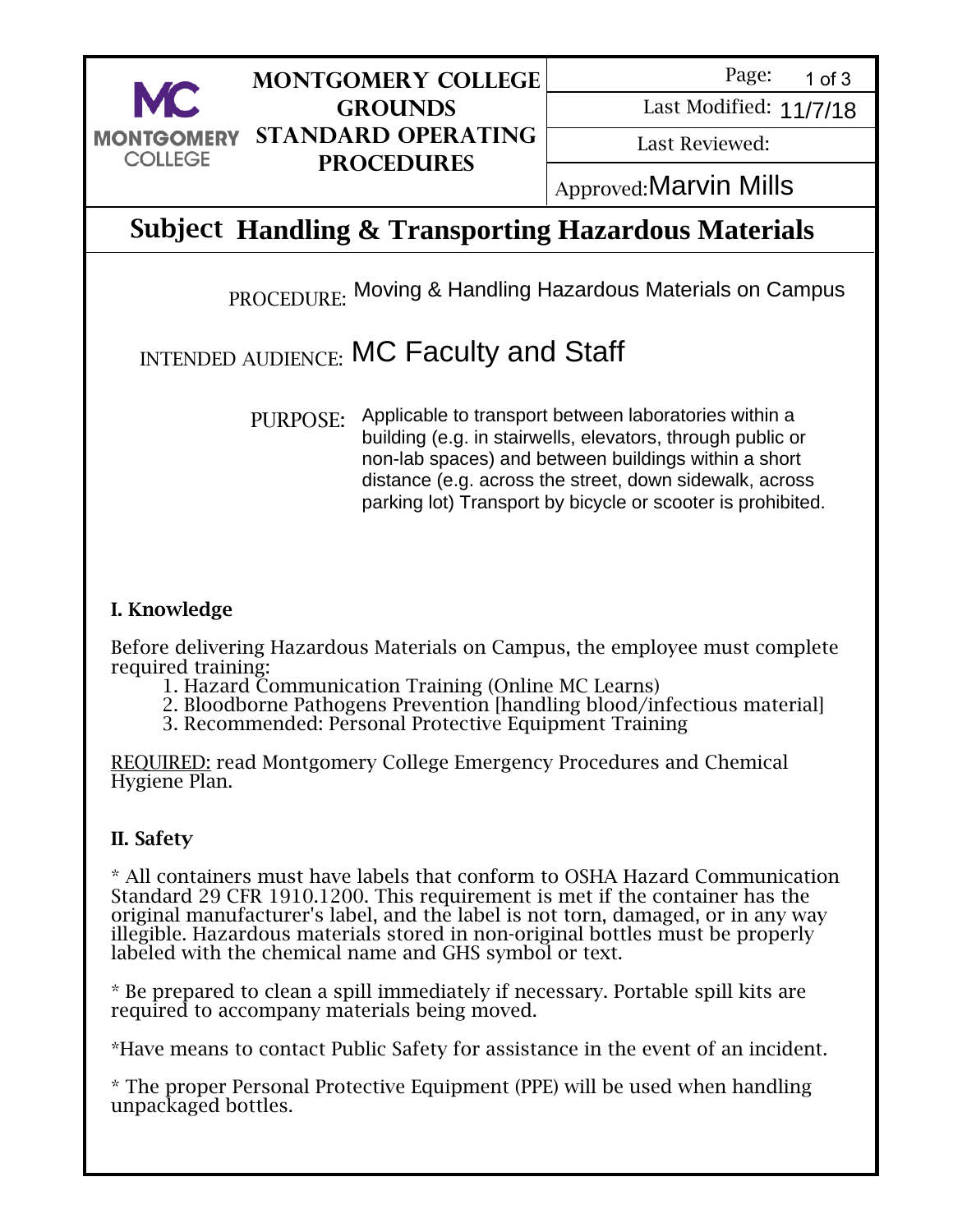

### **Montgomery College Grounds Standard Operating Procedures**

Page: 2 of 3

Last Modified: 11/7/18

Last Reviewed:

Last Modified: 11/7/18<br>Last Reviewed:<br>Approved: **Marvin Mills** 

### Subject **Handling & Transporting Hazardous Materials**

### **III. Pre: Operation Steps**

\* A person with hazardous materials handling experience will package or inspect the packaging prior to transportation for containers not in their original commercial shipment packaging. Contact Environmental Safety Office if you need assistance.

\* Place previously opened containers into an impermeable secondary container such as a plastic tote bin, a rubber acid carrying bucket, plastic bucket, or a 5-gallon pail. Make sure all containers used are compatible with the chemical to be transported. If necessary, a small amount of packing material (shipping peanuts, vermiculite, or cardboard inserts), that is compatible with the chemical(s), should be used to prevent bottles from tipping over or breaking during transport. You should have proper PPE accessible in the event of a spill. The use of secondary containers for unopened hazardous materials when in their original shipping box is not necessary as long as the container is made secure. Any secondary container that obscures a primary container's labeling must be labeled with the same information.

\* Safety Data Sheets [SDS or MSDS] will be available on the Montgomery College Environmental Safety/CloudSDS database for all materials shipped. Paper copies will be carried for highly hazardous materials. Examples of highly hazardous materials include concentrated acids, bases, highly flammable liquids and highly toxic substances. For the purpose of this document, "highly" is defined as GHS Category 1 or NFPA Diamond rating 4. Consult the (M)SDS for substance Categories & Ratings.

\* Examples of materials where a SDS paper copy would not be carried could include low toxicity chemicals and dilute solutions.

### **IV. During Operation Steps**

\* Avoid moving large or fragile materials by hand if a cart is available for transport between laboratories, building floors, or between buildings

\* CART REQUIREMENTS: cart must be clean, leak-proof and have at least a 2-inch lip to contain a potential spill and prevent the container from sliding off. If moving between buildings, sturdy carts with pneumatic wheels are preferred.